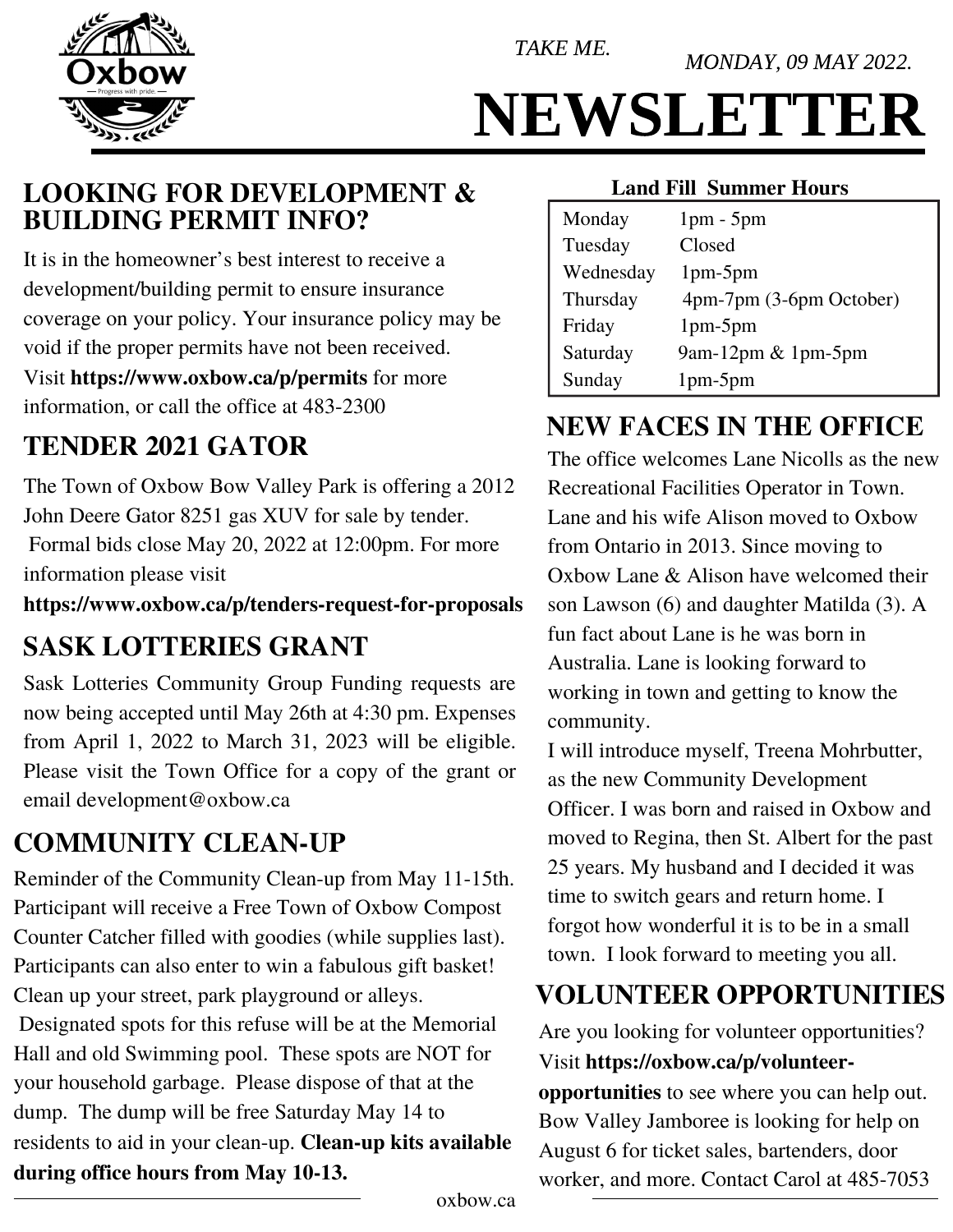#### MONDAY, 09 MAY 2022.



# AROUND TOWN



#### **MAINTENANCE FREE TABLES & BENCHES**

Bow Valley Park is looking for your help to add maintenance free Picnic Tables and Benches. If you would like to help in this endeavor please contact Donna Nyeste 485-8415

# **BOW VALLEY PARK ABUZZ**

Our crews have been busy preparing the park for our residents and campers with spring approaching. This year you can reserve your campsite online through <https://letscamp.ca/camps/bow-valley-park> May 14th will be the official opening of the campground.

Not only is the campground a buzz, but the ball diamonds are ready and already in use with minor ballplayers.



The Flower Committee would like to thank everyone who attended and donated items for the Chinese and silent auctions. It was a fun filled evening with 15 teams competing. Congratulations to



Back Row: Rob Dobson, Jessica Morland, James Fonstad, Cory Mercer, Cory Irwin Front Row: Starr Mercer, Michelle Irwin, Lian Heiser

team Low Slearners (right) for placing first.

#### **SWIMMING POOL PREPARES FOR UPCOMING SEASON**

The swimming pool has been busy preparing for the 2022 season. They welcome back Bryn Lamontange as the pool manager.

The opening day is scheduled for June 5th, weather permitting, and swimming lesson registration will open on online via Book King, [https://app.bookking.ca/oxbowpub/index.asp, on](https://app.bookking.ca/oxbowpub/index.asp) May 29. The committee is busy planning their annual Lobsterfest fundraiser, be sure to get your tickets!



oxbow.ca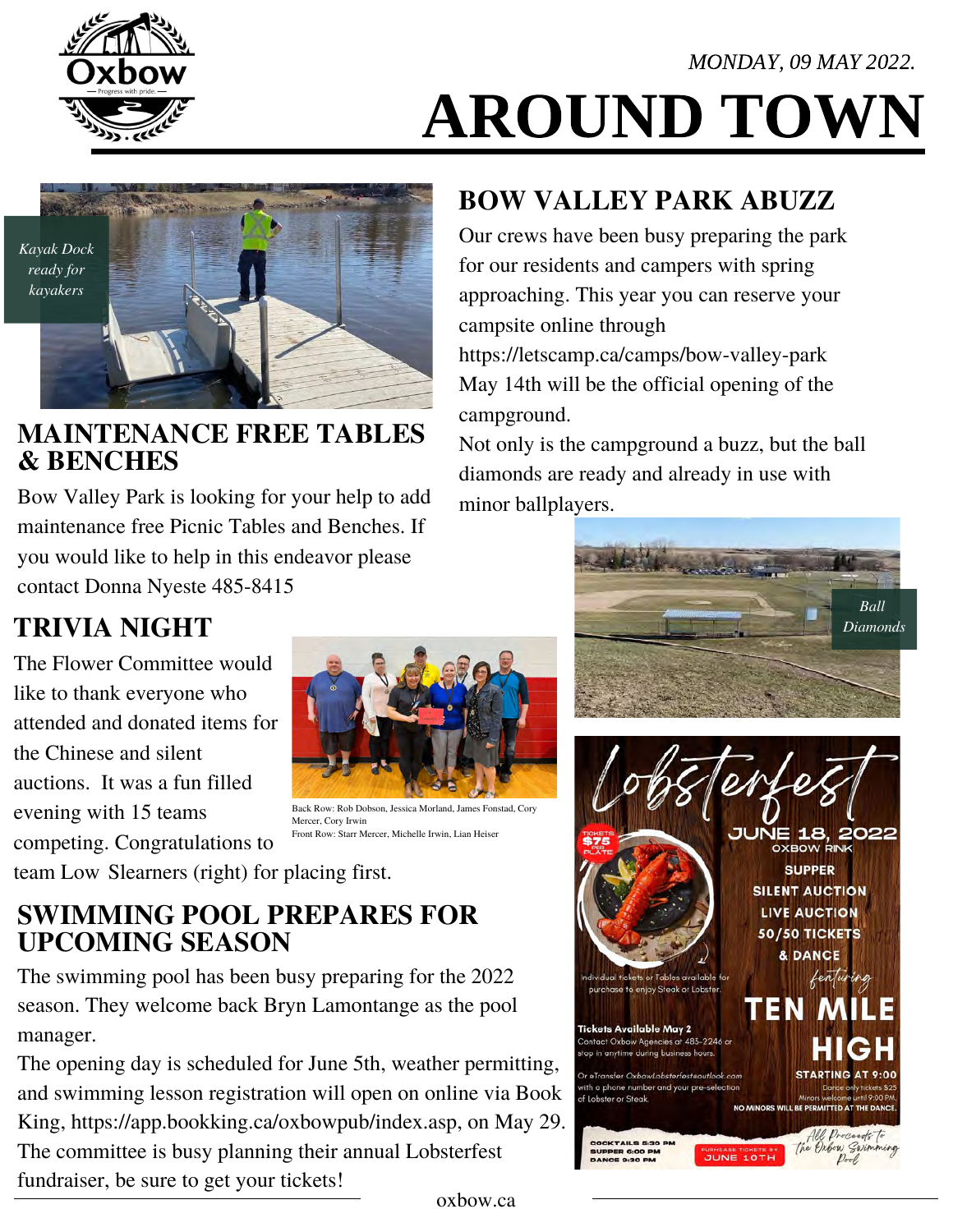# **OXBOW EATS**

# **Check out the amazing places to eat in Town!**

Sandugo Bistro offers casual dining with a taste of Western & Asian. Starting May 19th, we will be serving BBQ lunch specials Thursdays & Fridays 1130-130pm. Relax with a cold beer on the patio during a beautiful Saskatchewan evening. Follow us on Facebook for all our specials and summer events.

The Hideaway offers daily specials and cold beer. Our friendly atmosphere and relaxed environment makes this the perfect place to spend time with friends. Follow us on Facebook for all our specials and upcoming events.

> D'Barrio's Kitchen is a Western and Asian fusion restaurant. Featuring excellent prices, breakfast all day, and Friday night buffets 430-7 pm. (Currently closed until May 23rd and buffets resuming on the 27th of May). Follow us on Facebook for all our specials and upcoming events.

Oxbow C.K. Cafe offers Chinese and Canadian Dishes. Featuring a lunch buffet Tuesday, Thursday & Fridays, and evening buffet Friday and Sundays.

> Mick's Stop'N Shop specializes in grab-and-go food for your busy lifestyle: Chester's fried chicken, pizza, wings and so much more. Follow us on Facebook.

Join us at our non-profit cafes located on Main Street in the Oxbow United Church basement. Open on Tuesdays 9:30-1pm and Thursdays 5-7pm. Follow us on Facebook for all our upcoming events and specials.





 $83 - 5266$ 







**C.K. Café**